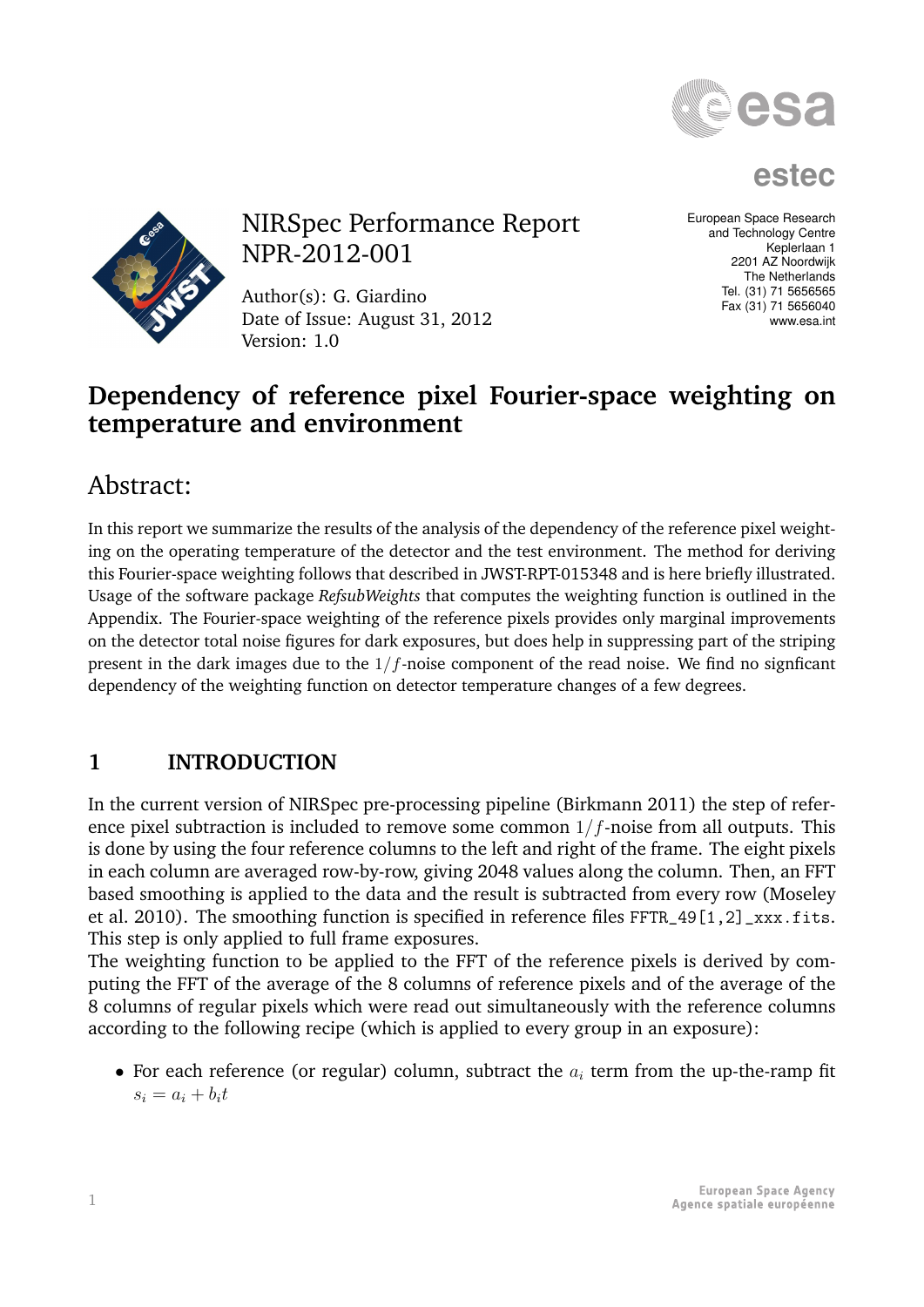- In the array of 8 reference (or regular) columns (array dimension  $8 \times 2048$ ), replace statistical outliers with values drawn randomly from the parent distribution ( $2\sigma$  iterative rejection)
- Average together the (cleaned) 8 reference columns and 8 normal columns to obtain two arrays of 2048 elements each
- Fast-Fourier Transform these two arrays

All the FFTs of reference columns and normal columns from a set of  $n$  dark exposures are then combined in two  $n \times 88$ -arrays (88-group dark exposures are assumed here) and then the complex-ratio of these pair of arrays is calculated. The weighting function is then obtained by performing a fit to the amplitude of the (complex) average of these  $n \times 88$  complex ratios. This processing is implemented by the Python package RefsubWeights described in more detail in the Appendix.

In this report we analyze the dependence of the weighting function on the detector operating temperature and the test environment. For this analysis we used the following sets of darks:

- $\bullet$  from FPA104:
	- **–** DCL data acquired at 36.5 K (96 exposures)
	- **–** DCL data at 38.5 K (100 exposures)
	- **–** FM-Test Cycle 1 at 38.5 K (40 exposures)
- from FPA105
	- **–** DCL data acquired at 38.5 K (149 exposures)
	- **–** DCL data at 41.0 K (237 exposures)

### **2 FREQUENCY DEPENDENT REFERENCE PIXEL GAIN**

By analyzing the data to derive the FFT-weighting function according to the algorithm outlined in the previous section, one notices that the results in terms of average power spectrum of the reference and normal columns are quite sensitive to the chosen sigma rejection level and to the allowed maximum number of iterations in the iterative-sigma clipping step applied to the  $8 \times 2048$  arrays. Fig. 1 provides the plot of the noise power spectra for SCA491 and SCA492 for the first data set (FPA104 – DCL,  $T = 36.5$  K) that we obtained using  $2\sigma$  iterative clipping with a maximum number of iterations equal to 5, using the package RefsubWeights. These can be directly compared to those given by B. Rauscher in JWST-RPT-015348<sup>1</sup> and appear to show the presence of a frequency dependent gain  $g_{\nu}$  between the reference pixels and the regular pixels.

<sup>&</sup>lt;sup>1</sup>The plots are qualitatively very similar to those in JWST-RPT-015348, however, we were unable to reproduce exactly their results as we do not know their choice of processing parameters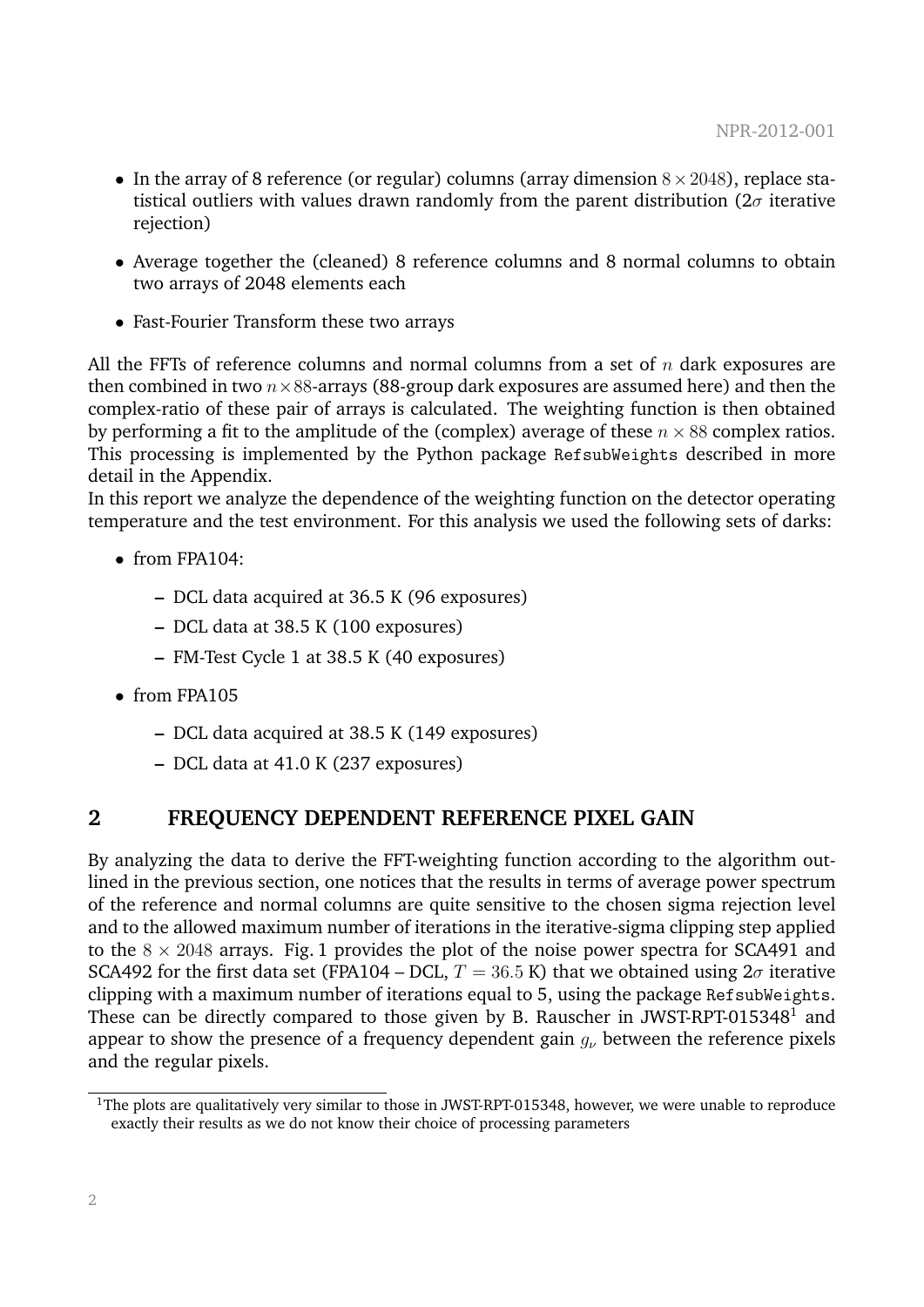

**Figure 1: Average noise power spectra for 8 columns of references pixels (blue) and 8 columns of regular pixels that are read out at the same time (magenta). Data set: 96 dark exposures from FPA104 taken at Goddard DCL.**

To derive the actual weighting function the complex-ratios of the FFT of the reference column over the FFT of the normal column has to be derived. The amplitude of the average of this complex ratio ( $q_{\nu}$ ) over  $96 \times 88$  frames for this same data set is shown in Fig. 2, together with the fitted functions. As in JWST-RPT-015348, the behaviour of  $|g_{\nu}|$  was modeled with a 4 parameter function of the form:

$$
|g_{\nu}| = c_0 + \frac{c_1}{1 + c_2 \nu^{c_3}} \tag{1}
$$

As can be seen from Fig. 2, the shape of  $|q_{\nu}|$  for SCA491 and SCA492 as derived here are different from those derived in JWST-RPT-015348 and that are available in reference files: FPA104\_T3650/FFTR\_xxx\_001.fits.

The newer version of the weighting functions have been saved in reference files: FPA104\_T3650/FFTR\_xxx\_002.fits.

To assess the impact of different weighting functions on the effectiveness of this method of  $1/f$ -noise reduction we compared the total noise from the count-rate images of the 96 darks exposures of SCA491 (FPA104) obtained with our pre-processing pipeline in the following three different ways: *i)* without any Fourier weighting of the reference pixels, *ii)* with Fourier weighting using the fit to  $|q_{\nu}|$  from JWST-RPT-015348 (reference file FFTR\_xxx\_001.fits), *iii)* using the fit to  $|q_{\nu}|$  from this work (reference file FFTR\_xxx\_002.fits). The three totalnoise distributions over the detector array (SCA491) obtained in this way are shown in Fig. 3. The difference among the three histograms are very small, with the improvement introduced by Reference pixel Fourier weighting over no weighting being only marginal. The weighting function derived here appear to marginally improve the noise level over the weighting function derived in JWST-RPT-015348. Beside these negligible improvements in the overall noise level, however, by comparing visually the dark count-rate maps obtained with and without Reference pixel Fourier weighting, one will notice an improvement in the overall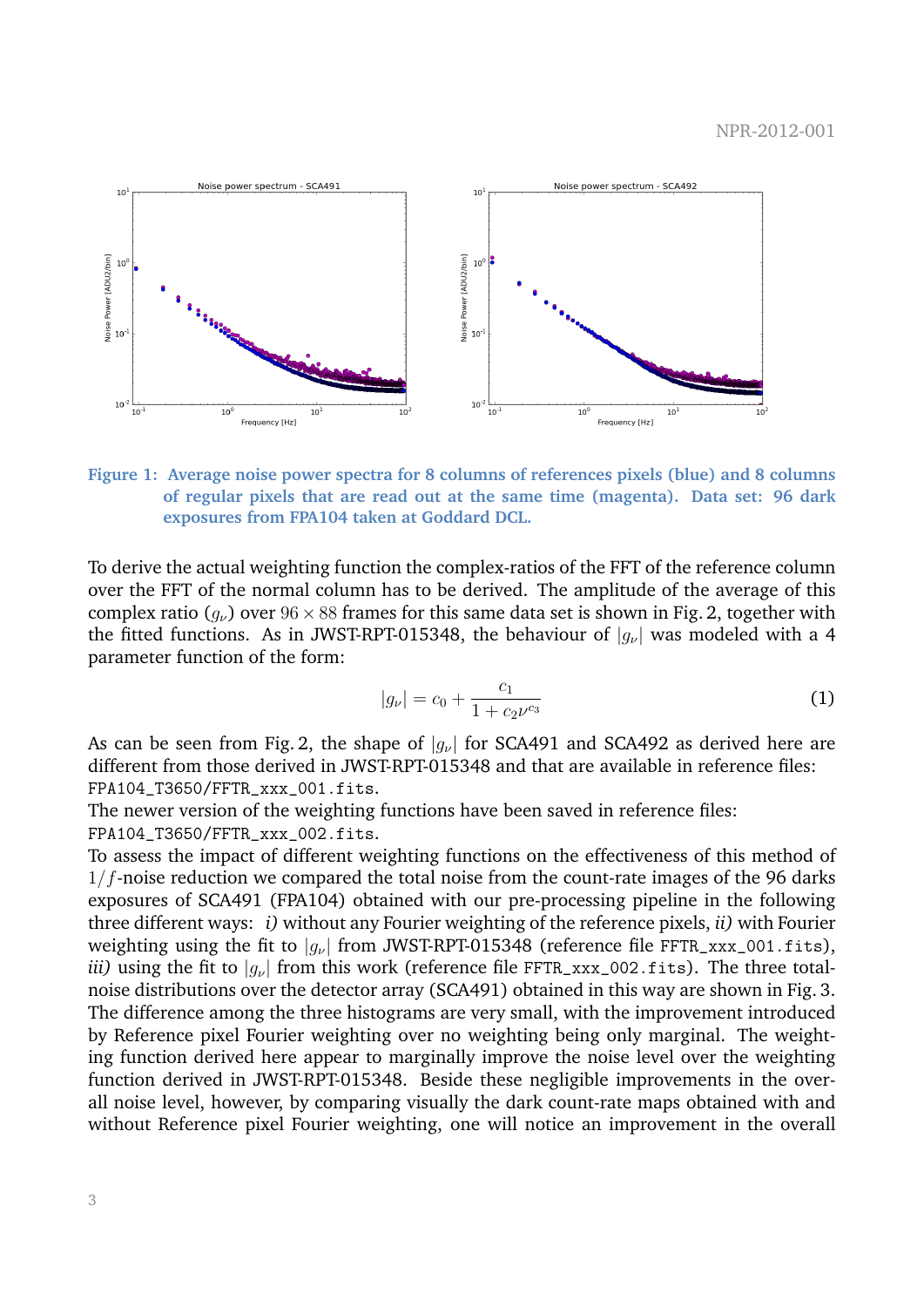

**Figure 2:** The amplitude of  $q_{\nu}$  for SCA491 and SCA492 of FPA104 as derived here from DCL data **(T**= 36.5 **K). The data are well represented by the model in Eq. 1. The fit to the present data can be compared to the fit obtained in JWST-RPT-015348 (data processed with different parameters).**

appearance of the dark images, with the exposures that were processed using Reference pixel Fourier weighting displaying somewhat less striping (in the row direction) than those for which the reference pixels were not weighted. For this cosmetic improvement, however, there is no appreciable difference in using reference file FFTR\_xxx\_001.fits or the newer FFTR\_xxx\_002.fits. Given that the shape of the fits to the JWST-RPT-015348 data and the shape of the fits obtained here using RefsubWeights are rather different, this implies that the cosmetic improvements on the dark images are not very sensitive to the detailed shape of the weighting function.

## **3 WEIGHTS DEPENDENCY ON TEMPERATURE AND TEST ENVIRON-MENT**

The dark exposures taken at DCL with FPA104 operating at  $T = 38.5$  K were also processed using RefsubWeights and the derived fits to  $|q_{\nu}|$  compared with those derived from the DCL darks at  $T = 36.5$  K and from the darks acquired during Cycle 1 of NIRSpec Performance and Calibration Campaign also at  $T = 38.5$  K. The comparison between the derived fits to the amplitude of the averaged  $q_{\nu}$  is shown in Fig. 4. The plots shows that there is very little variation of this function with temperature and test environment, with the apparent small differences being likely due to the data noise. The fits coefficients are provided in tables 1 and 2

Note that, for SCA492, the fitting program was unable to converge to a fit with Eq., 1 in the case of  $q_{\nu}$  for Cycle 1. This is likely due to the average of this data being noisier than the data acquired at DCL due to number of available darks being only 40. In Fig. 5 the plot of the  $q_{\nu}$ data for Cycle 1 can be compared with that for the DCL data (at the same temperature of 38.5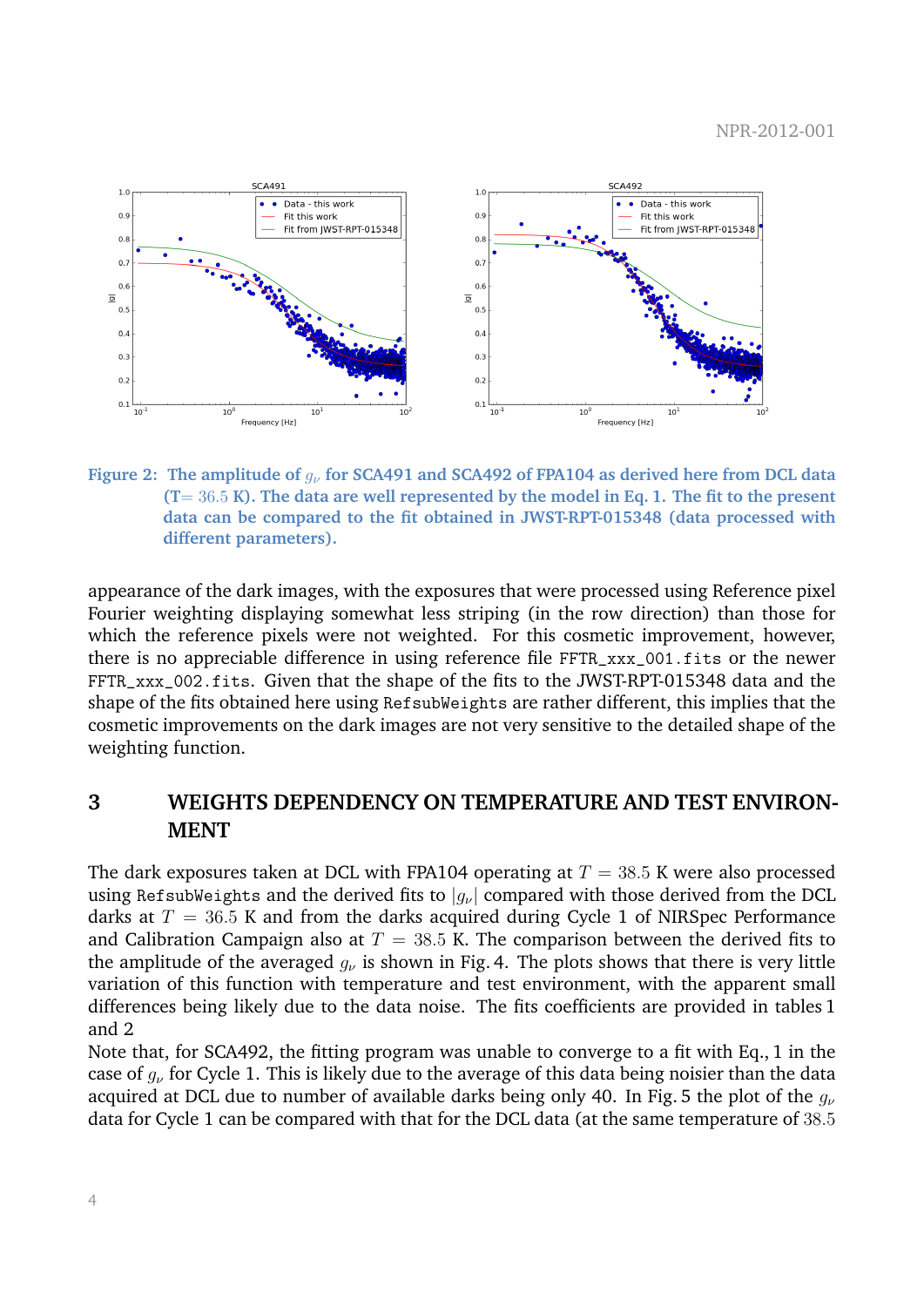

**Figure 3: Comparison among the total noise distributions derived from the count-rate images of the 96 dark exposures (SCA491) processed in three different ways:** *i)* **without any Fourier weighting of the reference pixels,** *ii***) with Fourier weighting using the fit to**  $|q_{\nu}|$ from JWST-RPT-015348, *iii*) using the fit to  $|q_{\nu}|$  from this work. The differences are **marginal.**



**Figure 4: Weighting function for different detector operating temperatures and for the same temperature but in different test environments for FPA104. There appears to be negligible dependency of the weights on these factors.**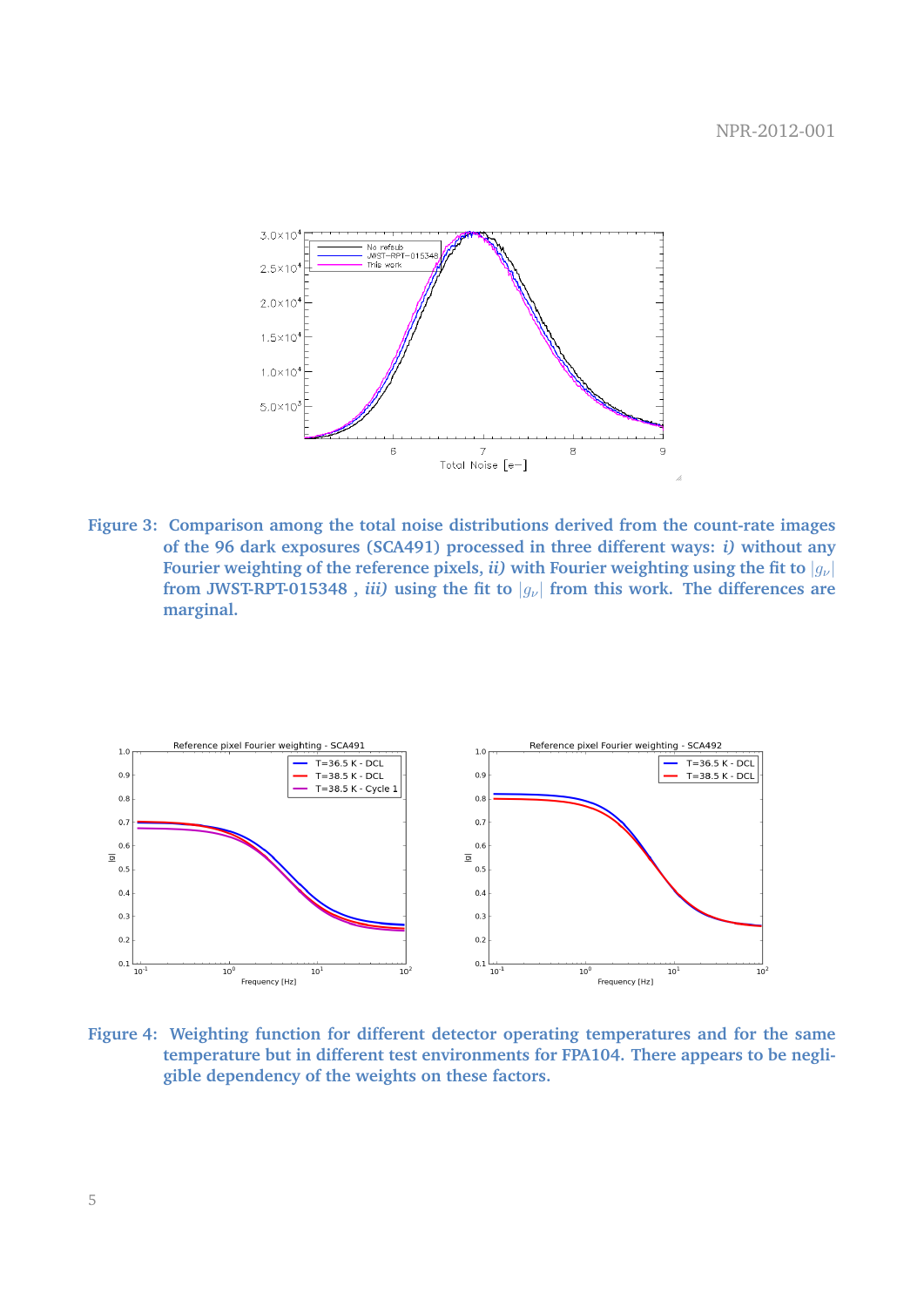| <b>FPA</b> | <b>Test</b>                | $c_0$ | $c_1$ | c <sub>2</sub> | $c_3$ |
|------------|----------------------------|-------|-------|----------------|-------|
| 104        | $T = 36.5$ K - DCL         | 0.260 | 0.439 | 0.088          | 1.530 |
| 104        | $T = 38.5$ K - DCL         | 0.245 | 0.460 | 0.123          | 1.443 |
| 104        | $T = 38.5 K - Cycle 1$     | 0.236 | 0.441 | 0.094          | 1.534 |
| 105        | $T = 38.5$ K - DCL         | 0.344 | 0.497 | 0.043          | 2.072 |
| 105        | $T = 41.0 \text{ K}$ - DCL | 0.317 | 0.600 | 0.049          | 1.778 |

**Table 1: Fit coefficients for Eq. 1 for SCA491 for the three different data sets for FPA104 and the two sets for FPA105.**

**Table 2: Fit coefficients for Eq. 1 for SCA492, the three different data sets for FPA104 and the two sets for FPA105. Fit to Cycle 1 data did not converge.**

| <b>FPA</b> | Test                         | c <sub>0</sub> | $c_1$ | c <sub>2</sub> | $c_3$ |
|------------|------------------------------|----------------|-------|----------------|-------|
| 104        | $T = 36.5 K - DCL$           | 0.257          | 0.565 | 0.057          | 1.662 |
| 104        | $T = 38.5 K - DCL$           | 0.253          | 0.548 | 0.064          | 1.572 |
|            | 104   $T = 38.5$ K - Cycle 1 |                |       |                |       |
| 105        | $T = 38.5$ K - DCL           | 0.244          | 0.554 | 0.618          | 1.002 |
| 105        | $T = 41.0 \text{ K}$ - DCL   | 0.225          | 0.616 | 0.305          | 1.439 |

K). The two data sets appear to be similar. Given the little dependency of the effectiveness in reducing the  $1/f$ -noise component from the detailed shape of the weighting function (as discussed in the previous section), the fit to the DCL data provides an acceptable weighting function also for the Cycle 1 data set.

For FPA105, the reference pixels weighting functions were derived for the two data sets acquired at DCL for the two different detector temperatures of 38.5 and 41.0 K. The coefficients of the fit are given in tables 1 and 2 and the two weighting functions can be compared in Fig. 6. Also in the case of FPA105 the dependency of the weighting function on detector temperature appears to be small, although somewhat more pronounced than in the case of FPA104.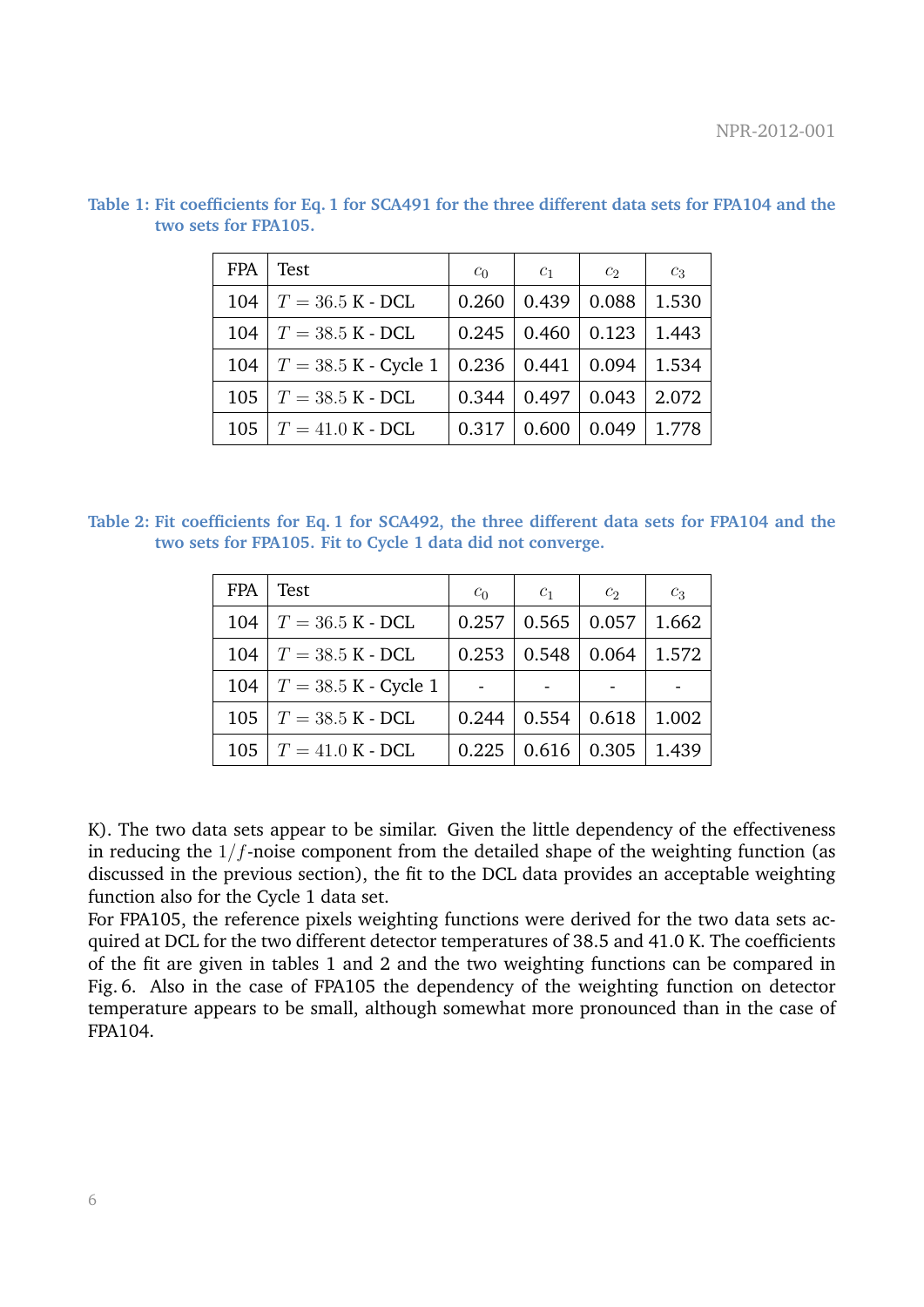

**Figure 5:**  $|g_{\nu}|$  for SCA492 from from DCL data darks (100) compared to that from Cycle 1 darks **(40) . The two data sets appear to be quite similar, however, a fit with Eq. 1 to the second data set does not converge.**



**Figure 6: Weighting function for different detector operating temperatures for FPA105.**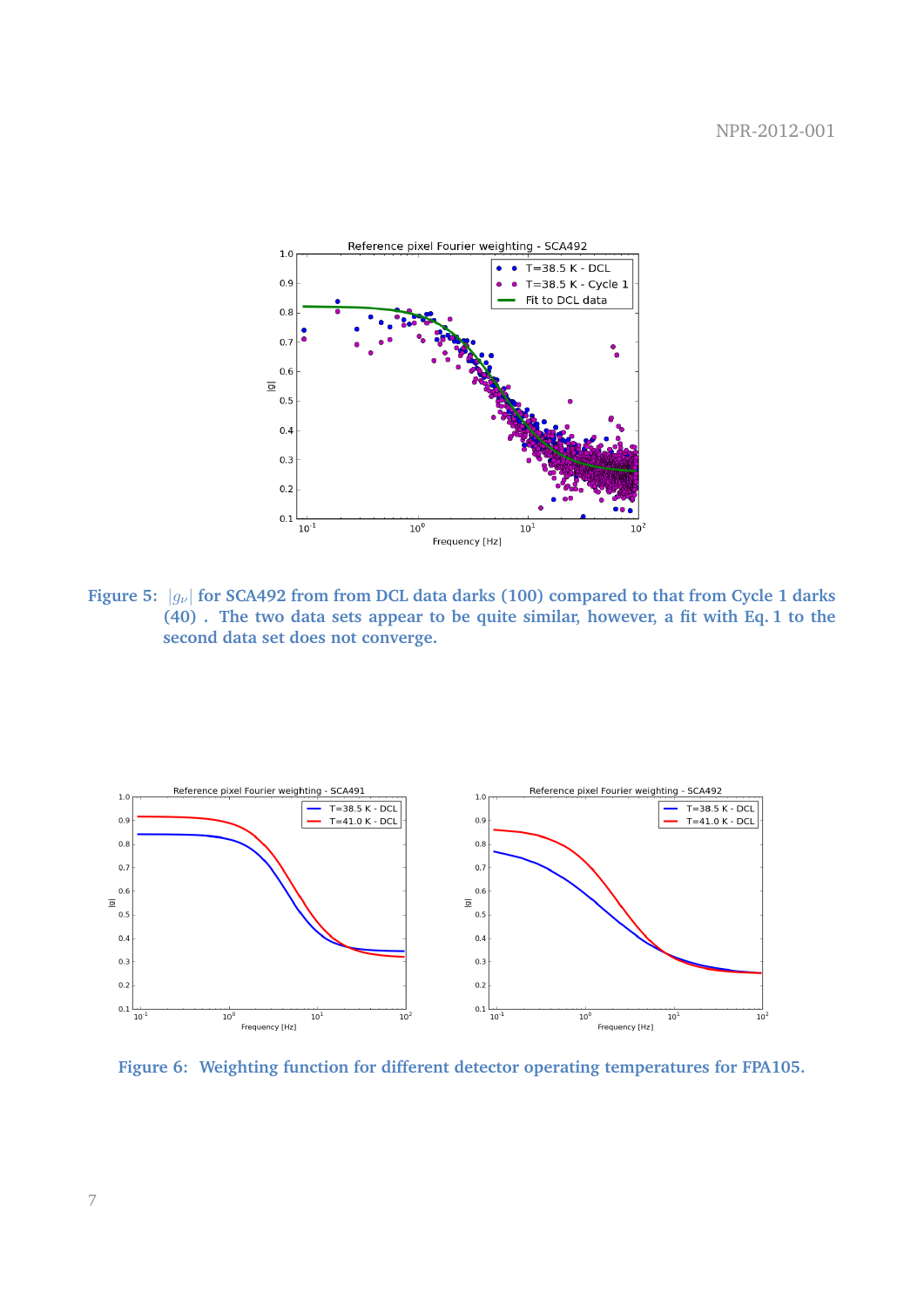### **4 CONCLUSION**

The dependency of the reference pixels Fourier-space weighting function on the detector temperature and test environment was analyzed. For this purpose the software package RefsubWeights was developed. Three different data sets (at two temperatures of 36.5 and 38.5 K) for FPA104 and two different data sets (at two temperatures of 38.5 and 41.0 K) for FPA105 were reduced using this package. We find that Fourier-space weighting of the reference pixels reduces the dark total noise figure only marginally, but reduces somewhat the horizontal striping visible in the dark images. The effectiveness of this cosmetic improvement however seems to be fairly independent on the detailed shape of the weighting function. In this light, no significant dependency of the weighting function on the detector operating temperature was found.

Currently an effort is underway at NASA-Goddard (Rauscher et al. 2011) to generalize this approach and develop a more efficient  $1/f$ -noise rejection process. The technique named IRS<sup>2</sup> (Improved Reference Sampling & Subtraction) is based on: (1) making better use of the H2RGs reference output, (2) sampling reference pixels more frequently in the time domain, and (3) optimal subtraction of both the reference output and reference pixels in the Fourier domain.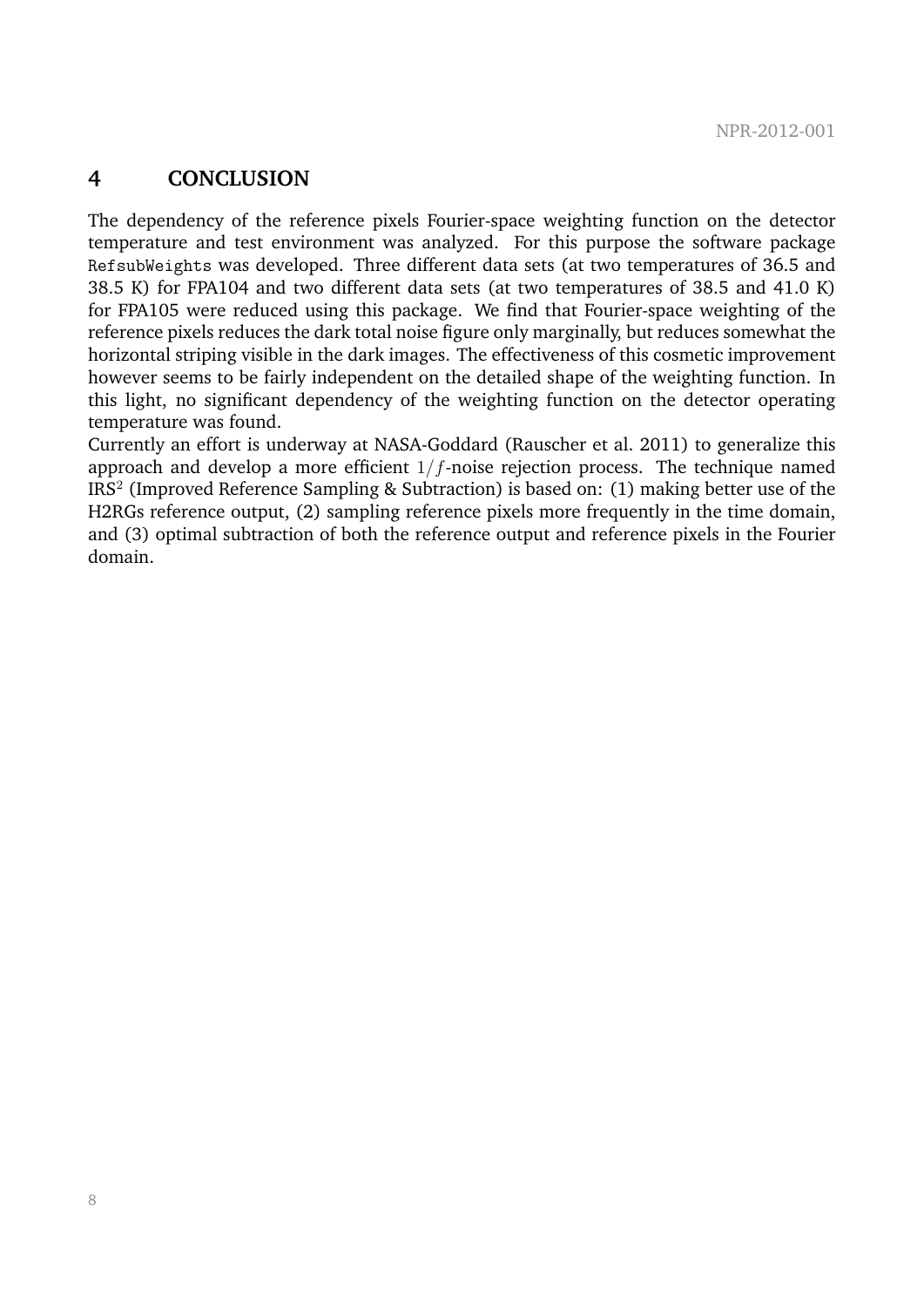#### **APPENDIX**

RefsubWeights is a software package written in Python to derive the Fourier-space weighting function for the reference pixels. This weighting is applied to the reference pixels before their values is subtracted from the normal pixels by our pre-processing pipeline during default processing of a full-frame exposure (see Birkmann (2011) for more details on our processing pipeline). RefsubWeights enables creation of the reference files FFTR\_49[1,2]\_xxx.fits. The package is stored in the Software repository in directory JWST\_python/SQUAT/RefsubWeight. It consists of 6 executable programs. Below we describe their functions and how to run them.

• **getNoiseFT.py** – Given a dark exposure, it derives, for each group in the exposure, the FFTs of the average of the 8 reference columns and of the average of the 8 normal columns which are read-out simultaneously with the reference columns. It saves these (typically) 88 pair of FFTs in two FITS file in the current directory with the same root name as the input exposure and extensions \_ref\_fft.fits and \_norm\_fft.fits

To run the program call (e.g): getNoiseFT.py dark\_exposure.fits

• **runNoiseFT.py** – Run command getNoiseFT.py on a list of dark exposures.

To run the program call (e.g): runNoiseFT.py '/JWST/DS\_DCL/DS\_FLIGHT\_TESTDATA/\*36\_5\*TotalNoise\*/\*491\*[0-9].fits' NOTE the quotes!

• **plotAveragePS.py** – Given a list of files containing the FFTs produced by program getNoiseFT.py, generates a plot of the average of the noise power spectra of the reference column and of the normal column of the type shown in Fig. 1.

To run the program call (e.g): plotAveragePS.py '/JWST/Gio/RefPixFPA104/\*491\*\_ref\_fft.fits'

• **plotAverageFT.py** – Given a list of files containing the FFTs produce by program getNoiseFT.py, computes the average complex function  $q_{\nu}$ , plots the amplitude of this function  $(|q_{\nu}|)$ and save the complex valued function to file abs\_gv\_49[1,2].fits. Examples of this plots are given in Fig. 2 (without the fitting function).

To run the program call (e.g): plotAverageFT.py '/JWST/Gio/RefPixFPA104/\*491\*\_ref\_fft.fits'

• **plotAveragePhase.py** – Given a list of files containing the FFTs produced by program getNoiseFT.py, computes the average complex function  $g_{\nu}$  and plots its phase.

To run the program call (e.g): plotAveragePhase.py '/JWST/Gio/RefPixFPA104/\*491\*\_ref\_fft.fits'

• **fitG.py** – Given the data points of  $q_{\nu}$ , as generated by program plotAverageFT.py, fits the data points with a function of the form given in Eq. 1, plots the fit-function (over